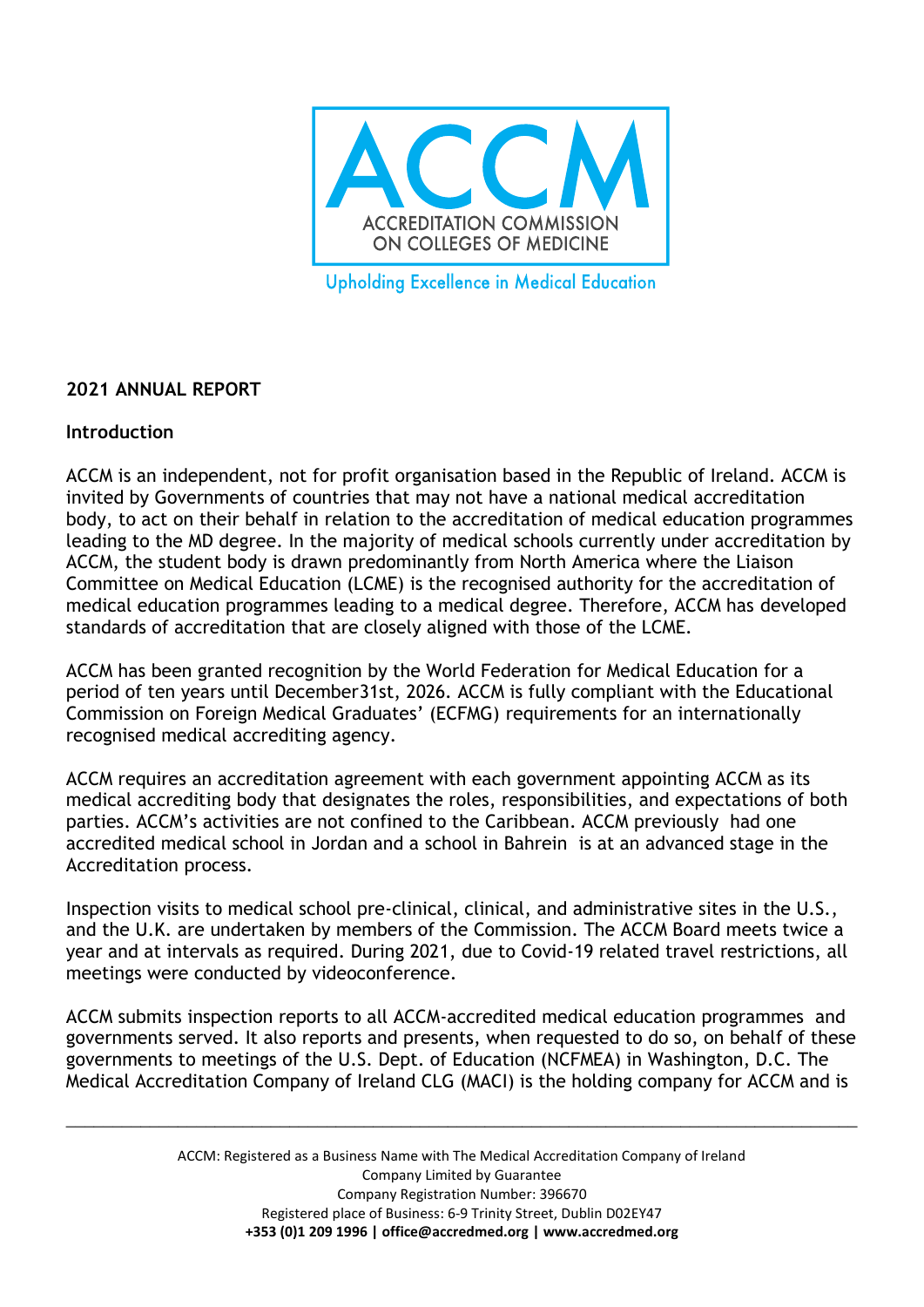registered with the Companies Registration Office of Ireland (CRO) and the Registry of Business Names. The financial activities of ACCM are managed through MACI, which is fully compliant with Irish company law and publishes annual independently audited accounts.

ACCM is a not-for-profit organisation whose only source of income is fees paid for its accreditation services. Its finances remained stable in 2021, despite the impact of the COVID pandemic. All ACCM-accredited schools retained their registration and paid their fees in full.

The following are ACCM's Commissioners: Dr. Anthony Peacock (Chair) Prof. Brian Lawlor (Vice-Chair) Prof. Hilary Sanfey (Hon. Secretary) Mr. Philip Berman (Treasurer) Prof. John Brock-Utne Prof. David Croke Dr. John Donohoe Prof. Ray Fitzgerald Sir Ian Gilmore Prof. Clive Lee Prof. Patrick Murray Prof. Michael Turner

In May 2021, Dr. Anthony Peacock assumed the role of ACCM Chair and Dr. Hilary Sanfey replaced Dr. Peacock as Honorary Secretary. ACCM is actively recruiting a new administrative executive assistant to replace Ms. Caroline Burrell who left ACCM in October. The Executive Management Group (EMG) met almost monthly to manage the daily activities of the Commission. This group reports to the ACCM Board. The Finance Committee meets quarterly and reports to the EMG.

Brief biographies of all Commissioners are available on the ACCM website [\(www.accredmed.org\)](http://www.accredmed.org/).

#### **Overview**

ACCM has not accredited any new schools in the past year and continues to act as the medical education accreditation body for the following countries/ territories/ kingdoms/ entities. ACCM has been granted authorisation and recognition by the governments of:

- · St. Maarten
- · Cayman Islands
- · Federation of St. Kitts & Nevis
- · Aruba
- · Commonwealth of Dominica:
- · Curaçao
- · Guyana
- · Anguilla
- St. Vincent & the Grenadines

ACCM: Registered as a Business Name with The Medical Accreditation Company of Ireland Company Limited by Guarantee Company Registration Number: 396670 Registered place of Business: 6-9 Trinity Street, Dublin D02EY47 **[+353 \(0\)1 2](mailto:+353%20(0)1)09 1996 | [office@accredmed.org](mailto:office@accredmed.org) | [www.accredmed.org](http://www.accredmed.org/)**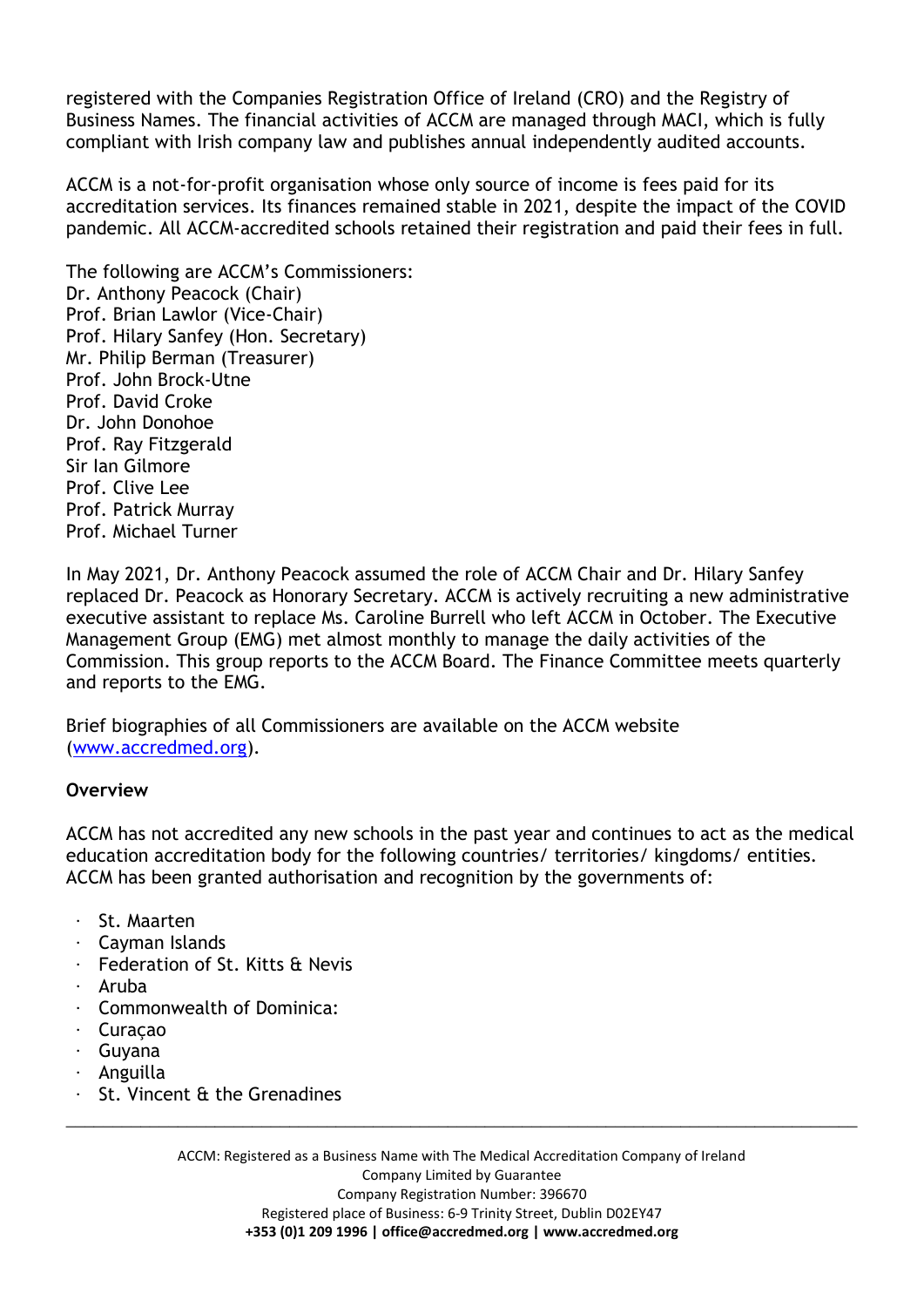- · Belize
- **Montserrat**

While the Heads of Agreement remains in place, at the present time ACCM does not accredit medical schools in Belize, Montserrat, Guyana or Anguilla.

In addition, The Gulf Cooperation Council (GCC) accepted the decisions of ACCM as the accrediting agency for Jordan.

The University of Jordan voluntarily withdrew from ACCM accreditation in January of this year.

The governments of the countries listed below continue to accept the accreditation decisions made by the ACCM with regard to the schools that ACCM accredits in their countries.

- · St. Maarten
- · Cayman Islands
- Federation of St. Kitts & Nevis
- · Aruba
- · Curaçao
- · St. Vincent & the Grenadines
- · Commonwealth of Dominica

ACCM has been recognised by the National Committee on Foreign Medical Education and Accreditation (NCFMEA) of the U.S. Dept. of Education and the ECFMG since 1995.

ACCM reports and presents to NCFMEA on a regular basis on behalf of the governments of the following countries:

- · Cayman Islands
- Federation of St. Kitts and Nevis
- · St. Maarten

The following is a summary of the ACCM activities in the past year:

#### **Maintenance of Accreditation**

During an accredited period, an ACCM accredited medical school is required to maintain compliance with the ACCM Standards of Accreditation for Schools of Medicine. In order to ensure continued compliance, each medical school is required to complete and submit an extensive annual database that evaluates the activities of the school in the most recent academic year. All nine medical schools accredited by ACCM (Table 1) in 2021 completed and submitted the required annual documentation in a timely manner. The submissions were reviewed by a designated member of the ACCM Board and deemed to be satisfactory.

> ACCM: Registered as a Business Name with The Medical Accreditation Company of Ireland Company Limited by Guarantee Company Registration Number: 396670 Registered place of Business: 6-9 Trinity Street, Dublin D02EY47 **[+353 \(0\)1 2](mailto:+353%20(0)1)09 1996 | [office@accredmed.org](mailto:office@accredmed.org) | [www.accredmed.org](http://www.accredmed.org/)**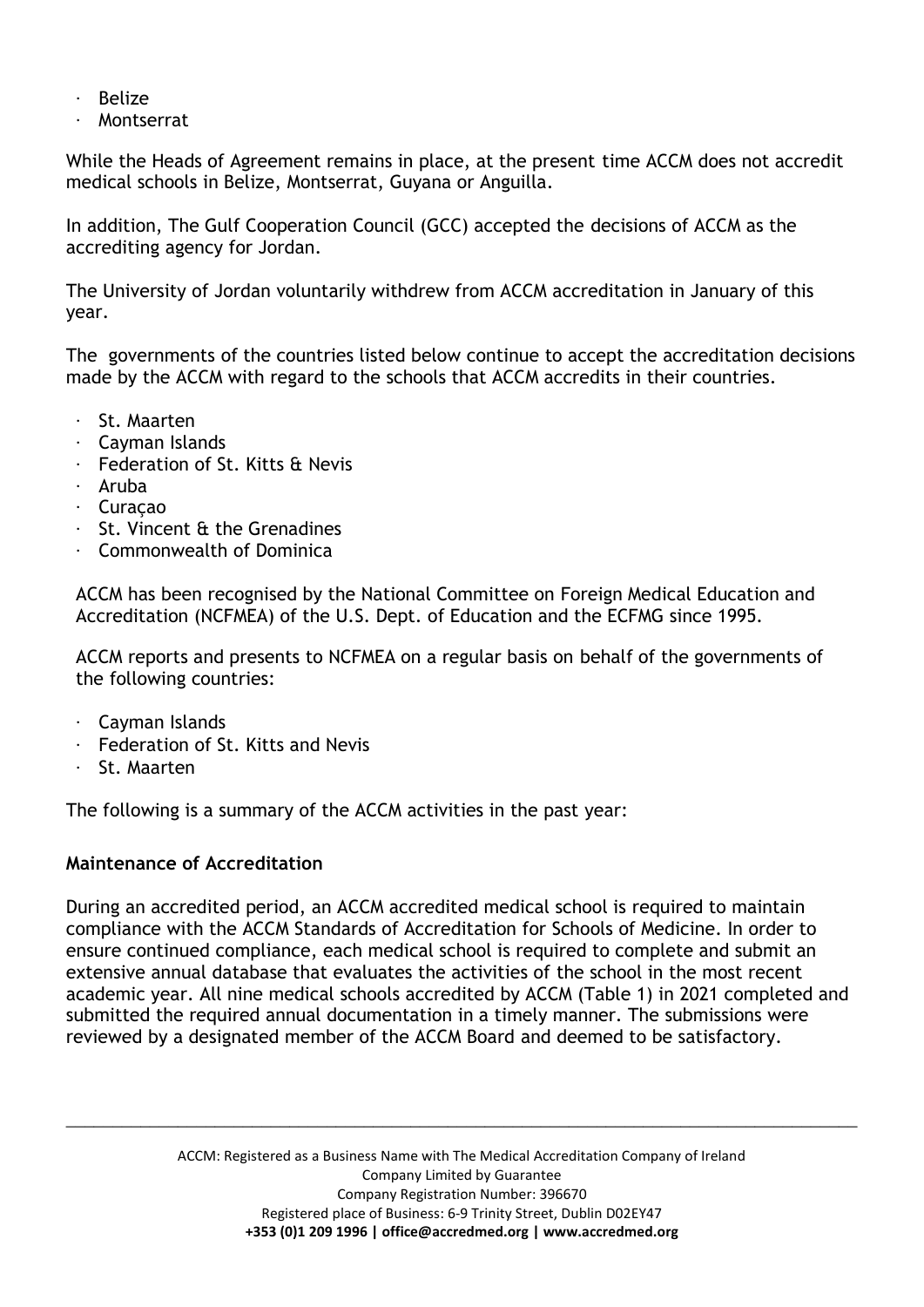# *Table 1*

| School                                                                               | <b>Accreditation Status</b>                           |
|--------------------------------------------------------------------------------------|-------------------------------------------------------|
| American University of the Caribbean<br>(AUC), St. Maarten and Preston UK.           | Accredited to 31/12/27                                |
| St. Matthew's University School of Medicine<br>(SMUSOM) Grand Cayman, Cayman Islands | Accredited to 30/06/25                                |
| Medical University of the Americas<br>(MUA), Nevis,                                  | Accredited to 31/12/22                                |
| University of Medicine and Health Sciences<br>(UMHS), St. Kitts,                     | Accredited to 31/12/24                                |
| Xavier University School of Medicine<br>(XUSOM), Aruba,                              | Accredited to 31/05/25                                |
| Avalon University School of Medicine<br>(AUSOM), Curaçao                             | Accredited to 31/12/22                                |
| All Saints University School of Medicine<br>(ASU), Commonwealth of Dominica,         | Accredited to 31/12/22                                |
| St. James School of Medicine (SJ), St.<br>Vincent and the Grenadines.                | Accredited to 31/12/22                                |
| University of Jordan (UJ), Amman,<br>Jordan.                                         | Accredited to 31/12/22Voluntary<br>withdrawal 31/1/22 |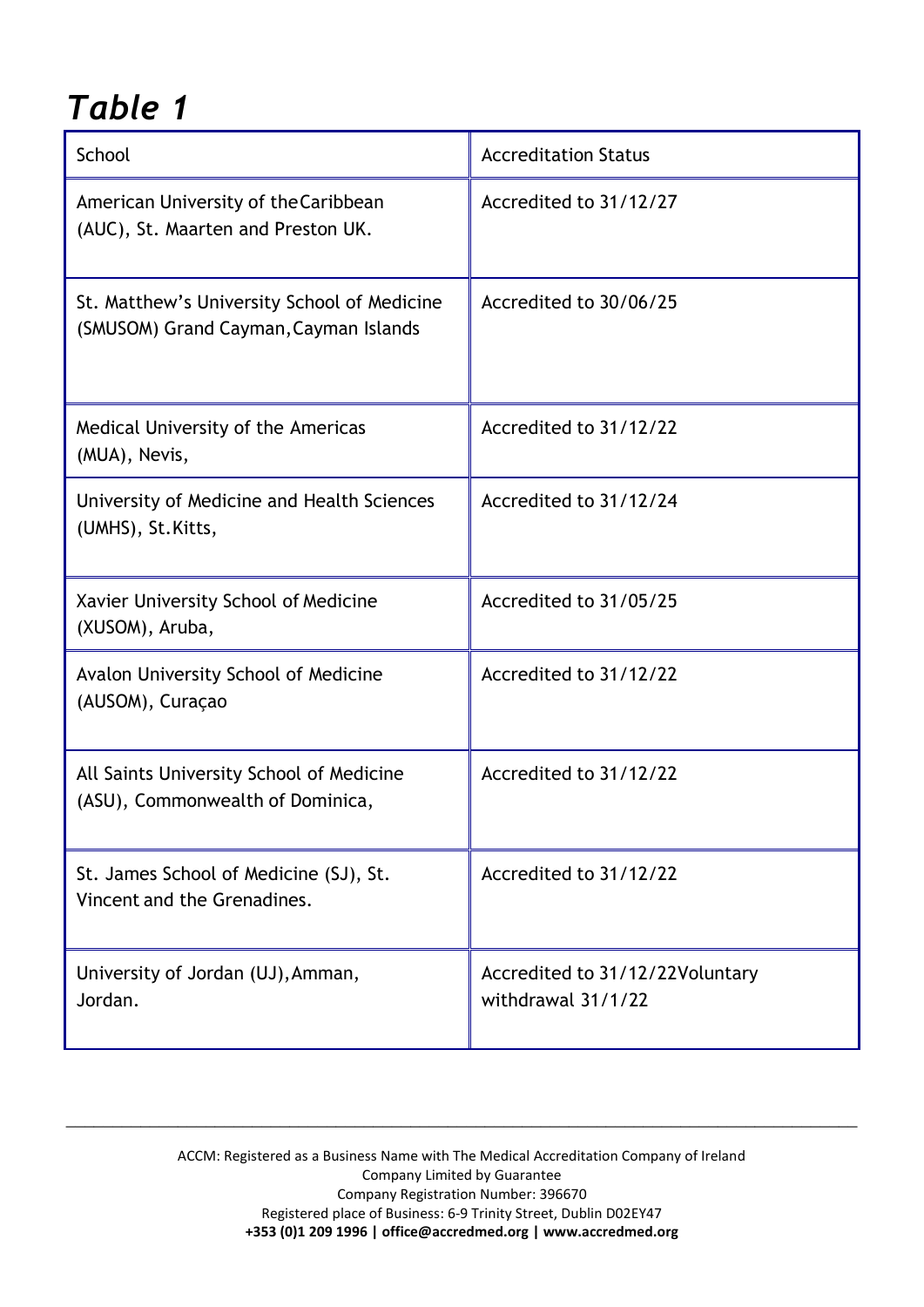In addition to inspecting the pre-clinical medical school campus, ACCM carries out on-site inspections of all clinical facilities where the school maintains an educational presence and the administrative headquarters for the school, at least once during an accreditation cycle. The inspections conducted this past year are listed in Table 2. As a result of the travel restrictions imposed by COVID 19, many clinical site and administrative HQ inspections were conducted remotely by videoconference. A detailed inspection report, including recommendations and a request to respond to these recommendations, is sent to each medical school after all inspections. In the case of a full accreditation inspection of the preclinical campus the report is also shared with the government of the country. All medical schools who underwent an inspection responded in a timely manner and their response was deemed to be satisfactory.

Table 2. Summary of ACCM Inspection Activities by Accredited School. Five schools (All Saints University School of Medicine, Avalon University School of Medicine, Medical University of the Americas, St. James School of Medicine, and the University of Jordan Medical School) did not require inspections in 2021.

The only inspection conducted in-person in 2021 was the pre-clinical campus inspection to the American University of the Caribbean in St. Maarten. All other inspections were conducted via videoconference.

# *Table 2*

| <b>Inspection by School</b>                                | Date                          |
|------------------------------------------------------------|-------------------------------|
| American University of the Caribbean                       |                               |
| Clinical Site (Virtual): St. Agnes Hospital, Baltimore, MD | March 31 <sup>st</sup> 2021   |
| Pre - Clinical Campus Inspection, St. Maarten              | November 8 -11<br>2021        |
| St. Matthew's University School of Medicine                |                               |
| Clinical Site (Virtual): St. John's Episcopal, NY          | March 25 <sup>th</sup> , 2021 |
| Clinical Site (Virtual): Wyckoff Heights, NY               | May 7 <sup>th</sup> , 2021    |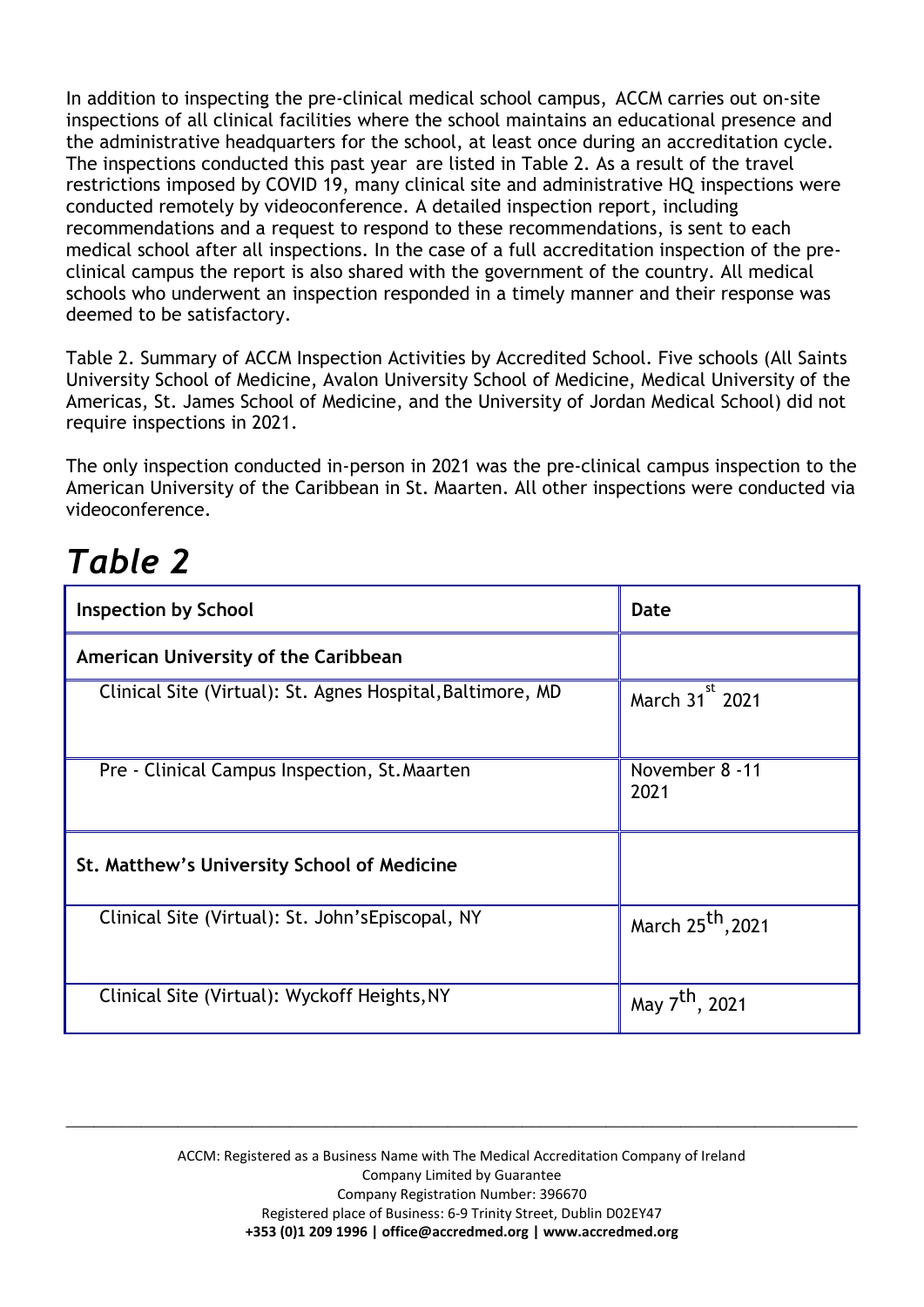| University of Medicine and Health Sciences                   |                         |
|--------------------------------------------------------------|-------------------------|
| Clinical Site (Virtual): Westchester General Hospital, FL    | April 13th, 2021        |
| Clinical Site (Virtual): San Juan City Hospital, Puerto Rico | April 19th, 2021        |
| Clinical Site (Virtual): Huron Valley Sinai Hospital, MI     | October 11th, 2021      |
| Pre-Clinical Campus Inspection (Virtual), St. Kitts          | November 1st - 3rd 2021 |
| Xavier University School Of Medicine                         |                         |
| Clinical Site (Virtual): Wyckoff Heights, NY                 | May 7th, 2021           |

# *New Applications*

ACCM was approached about possible accreditation on behalf of a number of medical schools in the past year. After a preliminary review, it was decided that the following schools did not meet the ACCM policies, procedures and /or guidelines for accreditation. Therefore, these schools were not invited to proceed to the next level of assessment.

| Caribbean Medical University                                                       | Curacao   |
|------------------------------------------------------------------------------------|-----------|
| Texila American University                                                         | Guyana    |
| Hebron University, Arab American University, Palestinian<br>PolytechnicUniversity, | Palestine |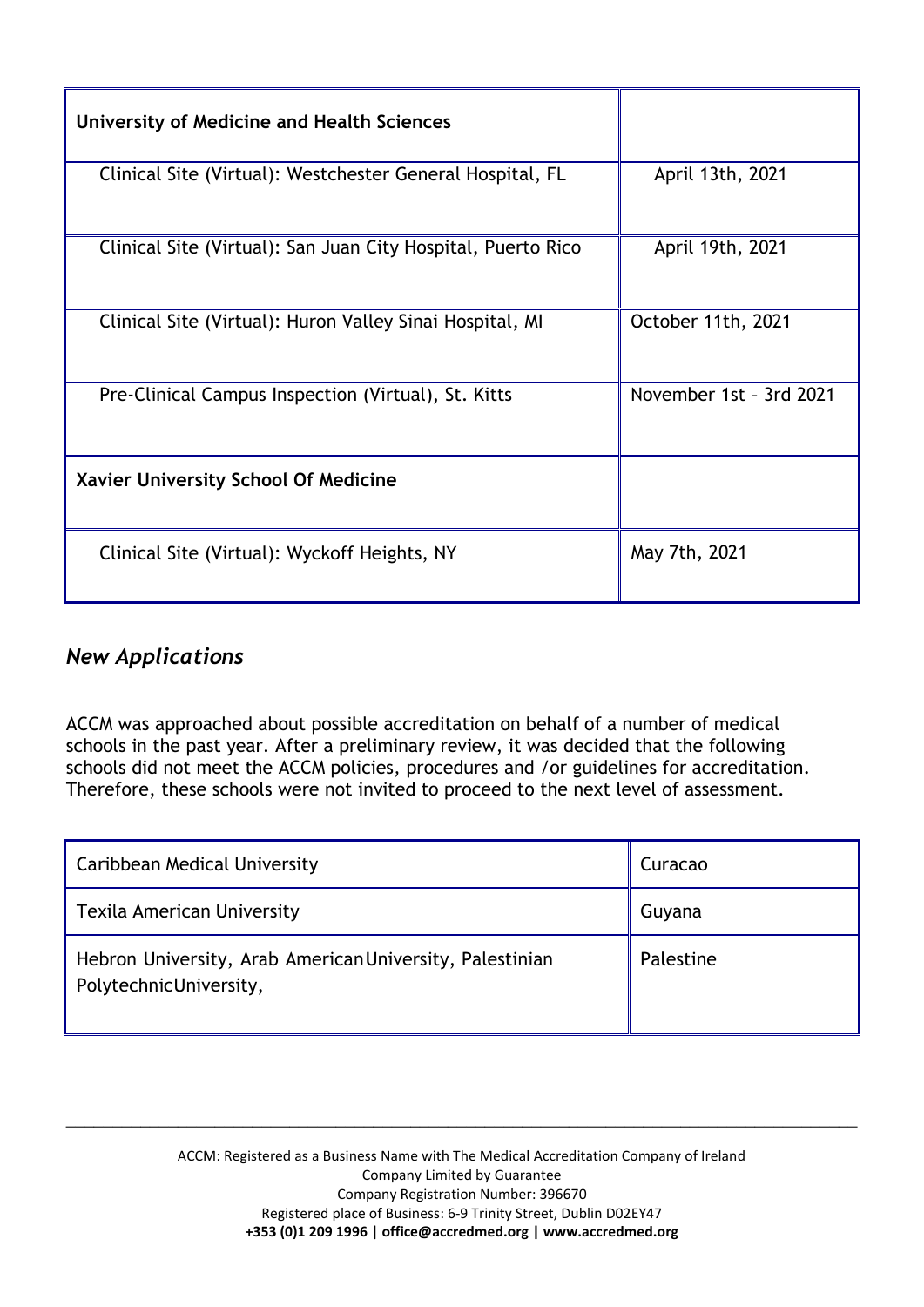The following schools were considered to meet the ACCM policies, procedures and /or guidelines to advance to the next step in the application process. Therefore, these schools have been asked to submit a more detailed application for review.

| Hashemite University School of Medicine<br>Jordan |                        |  |
|---------------------------------------------------|------------------------|--|
| St. George's University School of Medicine        | Grenada                |  |
| <b>Ponce Health Sciences University</b>           | British Virgin Islands |  |
| Al Balga                                          | Jordan                 |  |

The following schools submitted detailed applications with all required documentation. As they appear to meet the policies, procedures and /or guidelines for accreditation they will undergo an onsite full accreditation inspection when travel restrictions are removed.

| Arabian Gulf University (AGU)             | Bahrain |
|-------------------------------------------|---------|
| Jordan University of Science & Technology | Jordan  |
| Al Balga Applied University               | Jordan  |

The following School underwent an in-person inspection in 2019. At that time the ACCM Board decided that the school did not sufficiently comply with the standards of accreditation so therefore accreditation at that point in time was denied. The school re-applied and underwent a virtual inspection in November 2021. Further information has been requested from the school.

| Aureus University School of Medicine | Aruba |
|--------------------------------------|-------|
|--------------------------------------|-------|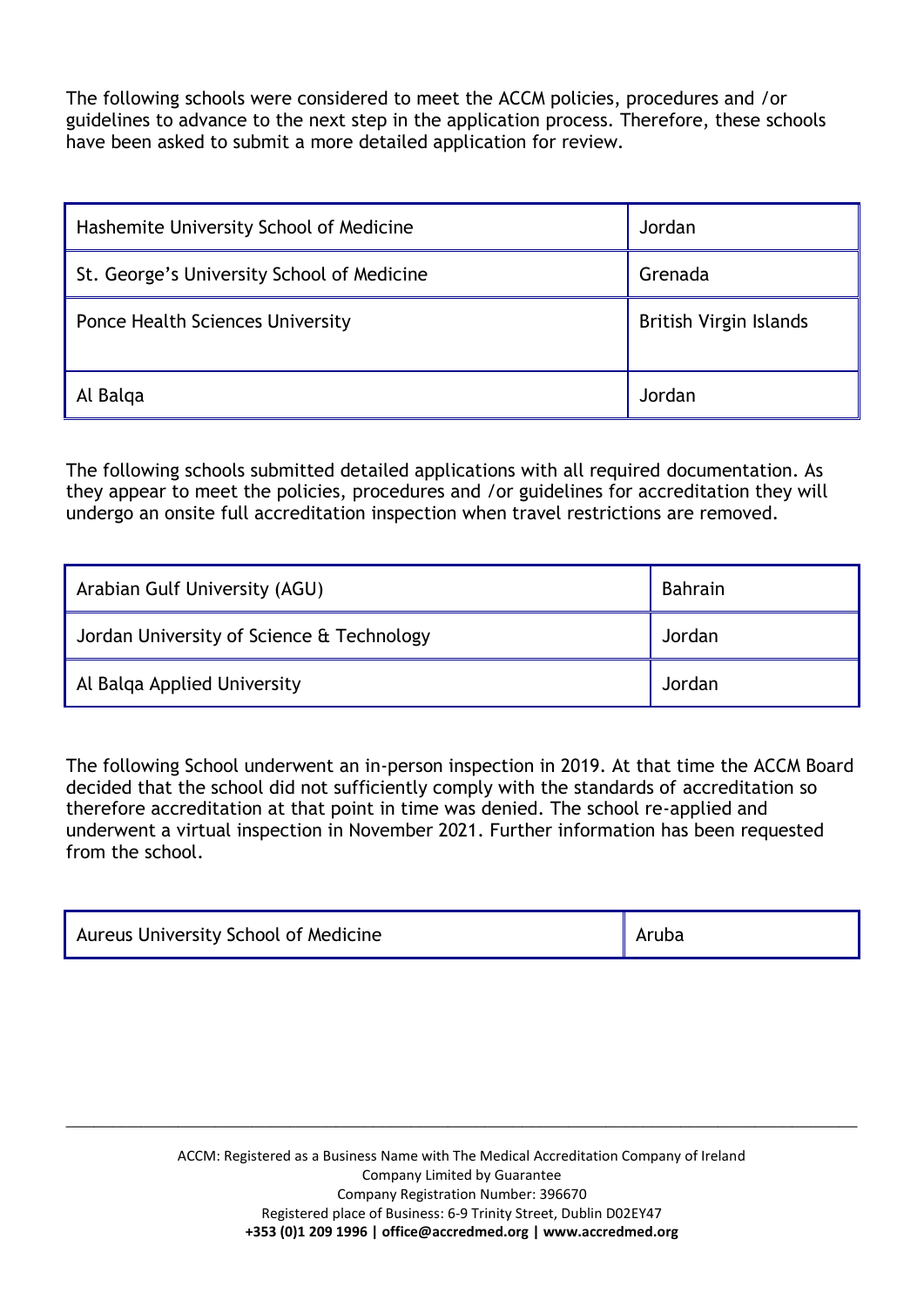# *Governance Activities*

Over the last year, the ACCM Board updated its Standards of Accreditation to ensure comparability with LCME and NCFMEA requirements. ACCM developed new procedures for cohort data collection from those medical schools that enrol students more than one a year. Additional new documents include a number of Standard Operating Policies. Finally, the ACCM website has been updated.

# **Policies for Accreditation**

The following Standard Operating Policies were either created in 2021 or underwent major revision:

- · Review of New Applicant Schools
- · ACCM Internal Procedures for Inspections
- · Finance Policy
- · Complaints Policy
- · Procedures for accreditation

The ACCM Procedures for Accreditation are intended to provide schools of medicine with information about the accreditation process used by ACCM and are reviewed annually by the ACCM Board. These Procedures underwent substantial revision in 2020 and were updated in 2021 to align with the revised WFME Standards. These were distributed to all medical schools accredited or seeking accreditation by ACCM. The Procedures can be viewed on the ACCM website.

#### **Standards for Accreditation**

The ACCM Standards for Accreditation are based on the guidelines of the LCME and are revised on a regular basis to ensure comparability with LCME, and NCFMEA requirements. They are also compatible with WFME Standards. Once approved, new or revised standards are published in the ACCM Standards of Accreditation for Schools of Medicine, in the Self-study Questionnaire and / or Annual Database Questionnaire. The ACCM Standards of Accreditation for Schools of Medicine are organized according to 13 accreditation standards. The ACCM will consider performance in all the elements associated with each standard in the determination of the compliance of the programme with that standard. These revised Standards were circulated to all schools accredited by the ACCM in July 2020. These documents are also available on ACCM's website.

# *COVID – 19*

\_\_\_\_\_\_\_\_\_\_\_\_\_\_\_\_\_\_\_\_\_\_\_\_\_\_\_\_\_\_\_\_\_\_\_\_\_\_\_\_\_\_\_\_\_\_\_\_\_\_\_\_\_\_\_\_\_\_\_\_\_\_\_\_\_\_\_\_\_\_\_\_\_\_\_\_\_\_\_\_\_\_\_\_\_ The ACCM Board responded to the challenges of the COVID-19 pandemic in a number of ways.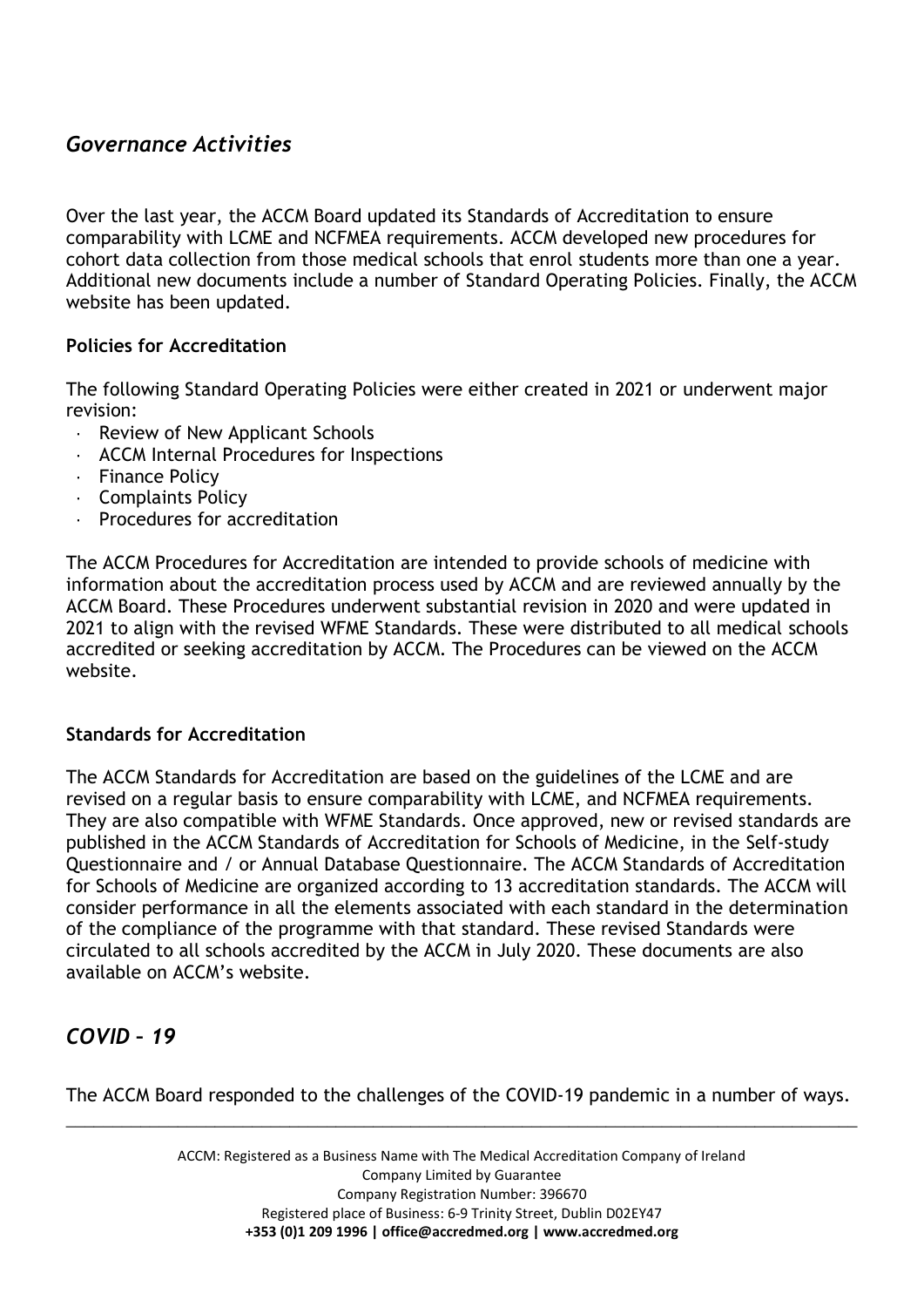The ACCM Board created a document entitled Guiding Principles for ACCM Operation During the COVID -19 Pandemic to define the ACCM guidelines and procedures for the conduct of virtual inspections. This policy document was distributed to all schools and is on the ACCM website.

Throughout the year, the Board monitored the LCME, NCFMEA and WFME websites for guidance during the pandemic.

An electronic survey was developed to evaluate how the ACCM accredited medical schools were adapting to the challenges of the pandemic. This survey was distributed every four months to coincide with each new student intake. All schools responded in a timely manner. In summary, all schools had pivoted from classroom teaching to a remote delivery platform and clinical rotations were suspended for a short period of time at the start of the pandemic. Clinical rotations were replaced by simulated case-based sessions. To date, none of the schools have experienced a decrease in enrolment or financial hardship. All schools are now transitioning back to in-person instruction for the basic sciences and clinical rotations have returned to pre-pandemic functioning.

| Country       | LIST OF ASSESSED PTORTAININGS<br>Name of<br>theschool              | Programme<br>Name          | Accreditation<br><b>Status</b> | Accreditation<br><b>Start Date</b> | Accreditation<br><b>End Date</b> |
|---------------|--------------------------------------------------------------------|----------------------------|--------------------------------|------------------------------------|----------------------------------|
| Aruba         | American<br>UniversitySchool<br>of Medicine Aruba                  | Medicine                   | Not Accredited                 |                                    |                                  |
| Aruba         | Xavier<br>University<br>School of<br>Medicine, Aruba               | Doctor of<br>Medicine      | Accredited                     | 31 May, 2019                       | 31 May, 2025                     |
| CaymanIslands | St. Matthew's<br>University School<br>ofMedicine (Grand<br>Cayman) | Medicine                   | Accredited                     | 31 May, 2019                       | 31 May, 2025                     |
| Curaçao       | Avalon<br>University<br>School of<br>Medicine                      | Doctor of<br>Medicine      | Accredited with<br>Conditions  | 31 May, 2019                       | 31 May, 2022                     |
| Curaçao       | Caribbean Medical<br>University School<br>ofMedicine               | Doctor of<br>Medicine (MD) | Not Accredited                 | 31 May 2019                        | 31 December 2022                 |
| Curaçao       | Caribbean Medical<br>University School<br>ofMedicine               | Premed/MD                  | Not Accredited                 |                                    |                                  |

# List of Assessed Programmes

ACCM: Registered as a Business Name with The Medical Accreditation Company of Ireland Company Limited by Guarantee Company Registration Number: 396670 Registered place of Business: 6-9 Trinity Street, Dublin D02EY47 **[+353 \(0\)1 2](mailto:+353%20(0)1)09 1996 | [office@accredmed.org](mailto:office@accredmed.org) | [www.accredmed.org](http://www.accredmed.org/)**